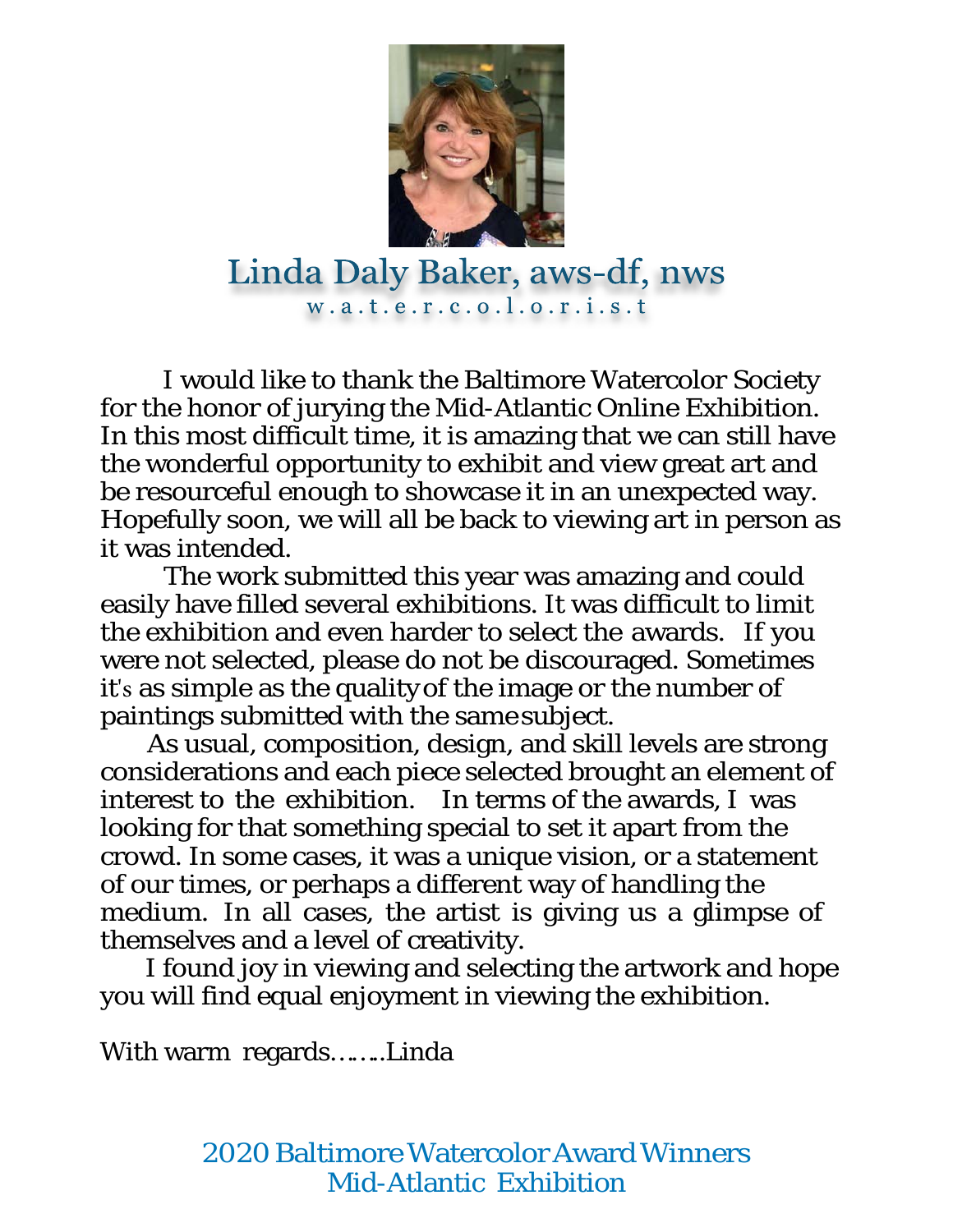

'Twenty Seconds'- 15" x 15"

#### Alexis Lavine **Gold Medal in Memory of David Churchill**

Not only is this a well executed painting, it is incredibly poignant for our times. The message is not only clear but so significant for today's climate. The artist has gone beyond just the subject to entertain us with an interesting division of space while keeping the message simple and clear. The square format enhances the simplicity along with giving it a more contemporary feeling. The asymmetrical division of space also adds to the feeling of today's design while the execution speaks to a well done traditional approach. The painting may appear almost monochromatic but the subtle use of warm and cool separate the subject from the narrative nicely.

#### 'Demoiselle'- 17 3/4" x 13" Maria Payer **Silver Medal**

What a beautifully executed painting. Everything about this piece is pleasing to the eye. The skill level matches the freshness of the day and her youth in an easy way. Showcasing an everyday activity is enhanced by the fact that she is facing away from us almost taking us with her. This is a painting that easily evokes emotion and a pause in our busy lifestyles. The composition is stellar along with a lovely play of warm against cool. I was particularly enamored by the treatment of edges. Hard edges and yet gentle at the same time with a feeling that every brush stroke counts. No use of bells or whistles here just straight direct painting done well.

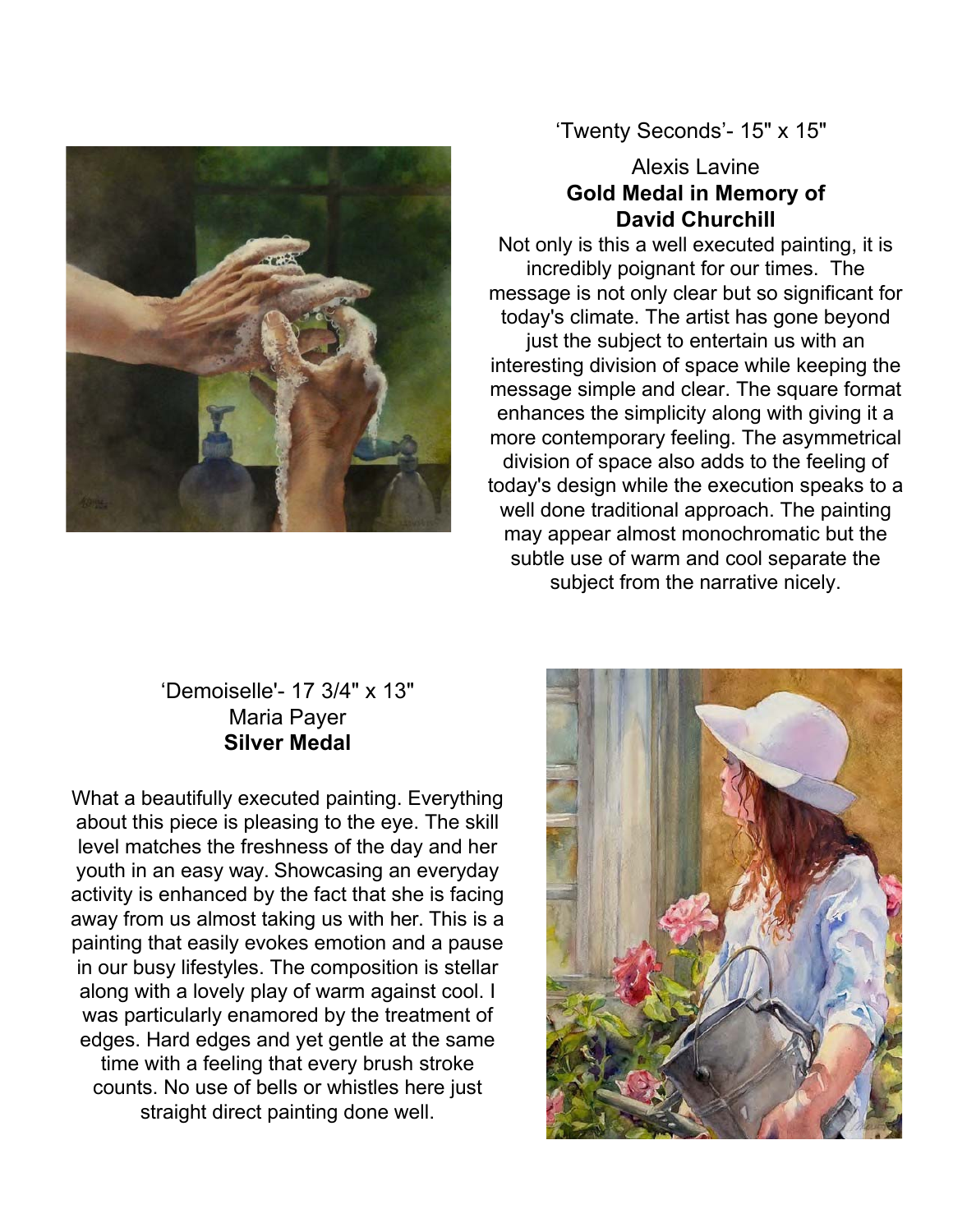

#### 'To Dance with my Father Again' 22"x22" Jinnie May **Bronze Medal**

A very intriguing painting, telling a wonderful story. Unlike a bold painting, the color palette and message are soft and invite careful consideration and intimacy. The creativity & message is intriguing. The wise use of black to encompass the main figure is good use of the design elements & the use of warm & cool takes it away from monochromatic and adds interest. The curvilinear approach not only adds to the story, it encourages the viewer to wander throughout the painting and take in all the information.

'We are Many & One' 19 1/2" x 25" Rosa Ines Vera **Jerry's Artarama, Dr. Ph. Martin's, Air Float Systems, HK Holbein Artist Materials, and Jack Richeson and Co. Award**  Another wonderful painting full of creativity and as the antithesis of the painting above, the message is saturated with brilliant color. As entertaining as the color is, the message

is stronger.



This is a case where the title plays a larger part in our understanding of the message. Again, speaking of today's social climate, this could just as easily be about today's dilemma as it could be about any moment in time making the message timeless. We have all felt these emotions on many levels. Do we fit in? Do we want to? Should we social distance? Was it something I said? The list could be endless and the cool temperature dominance does much to play up the well-placed warm colors.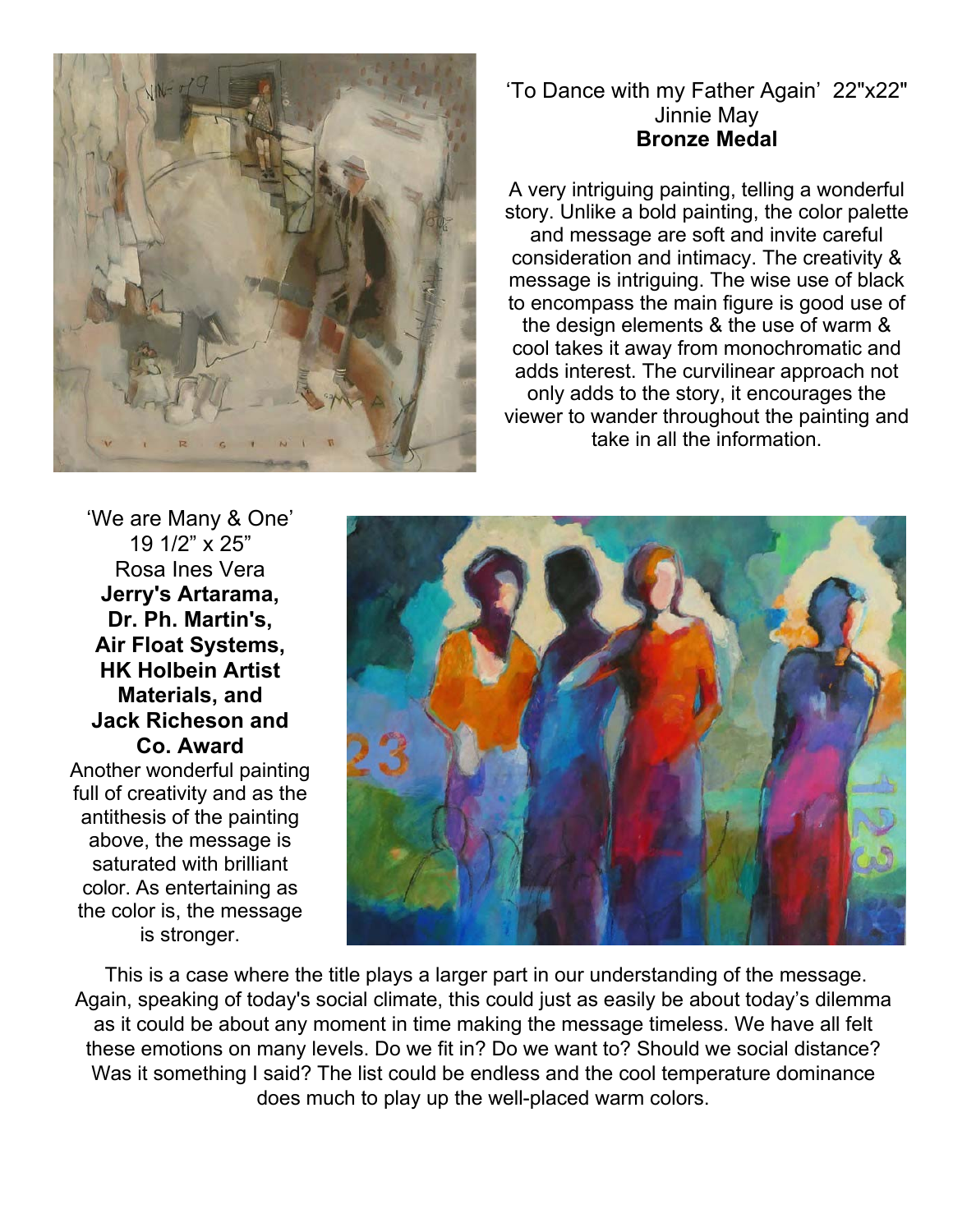

## 'Eyes of the Beholder'-26" x 20" Sally Mook **Pennsylvania Watercolor Society, Jerry's Artarama, Dr. Ph. Martin's, Ampersand Art Supply Inc., and Jack Richeson & Co. Award**

What sets this painting apart from a portrait or even figurative work is the creativity involved. The almost illustrative way the scarf is wrapped around the figure showcases design and an unexpected element. The crazy hair is offset by the almost far away look in her eye. Were she smiling, we would not be as intrigued by her thoughts. The lack of modeling in her garments give a contemporary and graphic feeling to this piece. I think the combination of simplicity with the complexity of her expression keeps the viewer engaged. The depth of expression is compelling.

'Morning at the Met' 30" x 22" Laurie Goldstein-Warren **Virginia Watercolor Society, Jerry's Artarama, Dr. Ph. Martin's, JFM Enterprises Inc., and Strathmore Artists Papers Award**  This majestic structure is well handled in terms of scale and the size of the crowd. The shift of warm to cool to neutral is very successful and entertaining. The well-placed violet and red make the colors sing and leaves us with a great feeling of wanting more. This is a good example of creativity with color enhancing a typical subject bringing it to life. The placement of the light shape at the bottom of the painting is brilliant to bring the eye of the viewer to the lower portion of the painting with the variety of dancing colors through the crowd weaving us diagonally into the heart of the painting.

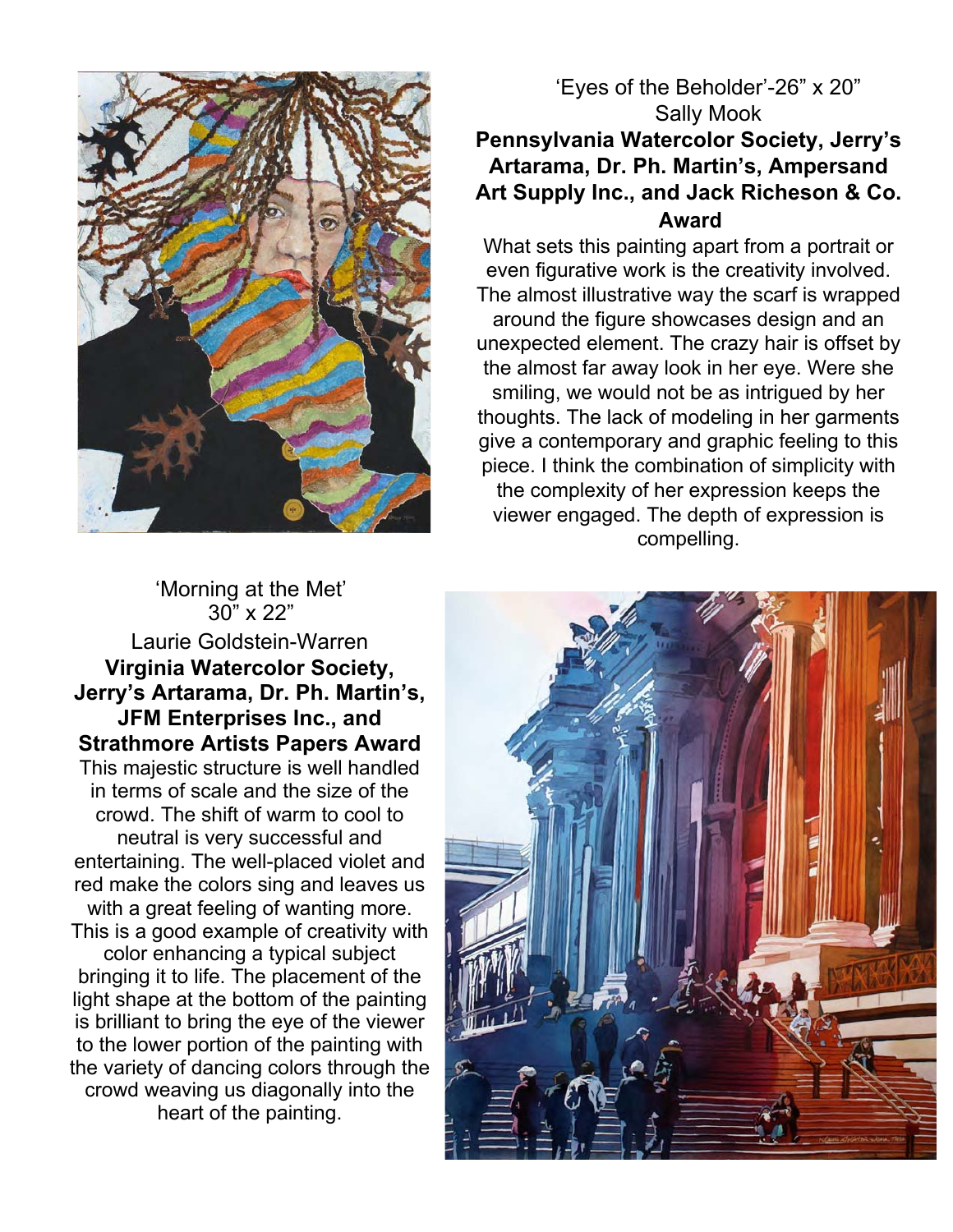

'Punch Buggy Red' 29" x 29" Matthew Bird **Potomac Valley Watercolorists, Jerry's Artarama, Creative Catalyst Productions, and Jack Richeson & Co. Award** 

Love the graphic division of space and the way the colors bump against each other. The curvilinear is perfection with the geometric dominance enhanced by the subtle use of piping.

# 'Breakfast Alone' 20" x 30" Lois A. Ward Wolford **The BWS Award in Memory of Rhett Murphy**

This artist has captured the solitary feeling of aloneness really well but the composition is what sets it apart. The delicate placement of the reds throughout the painting unify all the shades of cool color.





'Boring Game' 11" x 15" Jane Thomas **The Schiller Family, Navis Pack and Ship (Baltimore), and Jerry's Artarama Award** 

This painting is so easy to live with. The lack of background and the white of the clothing, allow the viewer to concentrate on her attitude and almost hear her thoughts. The use of lost and found edges is quite masterful.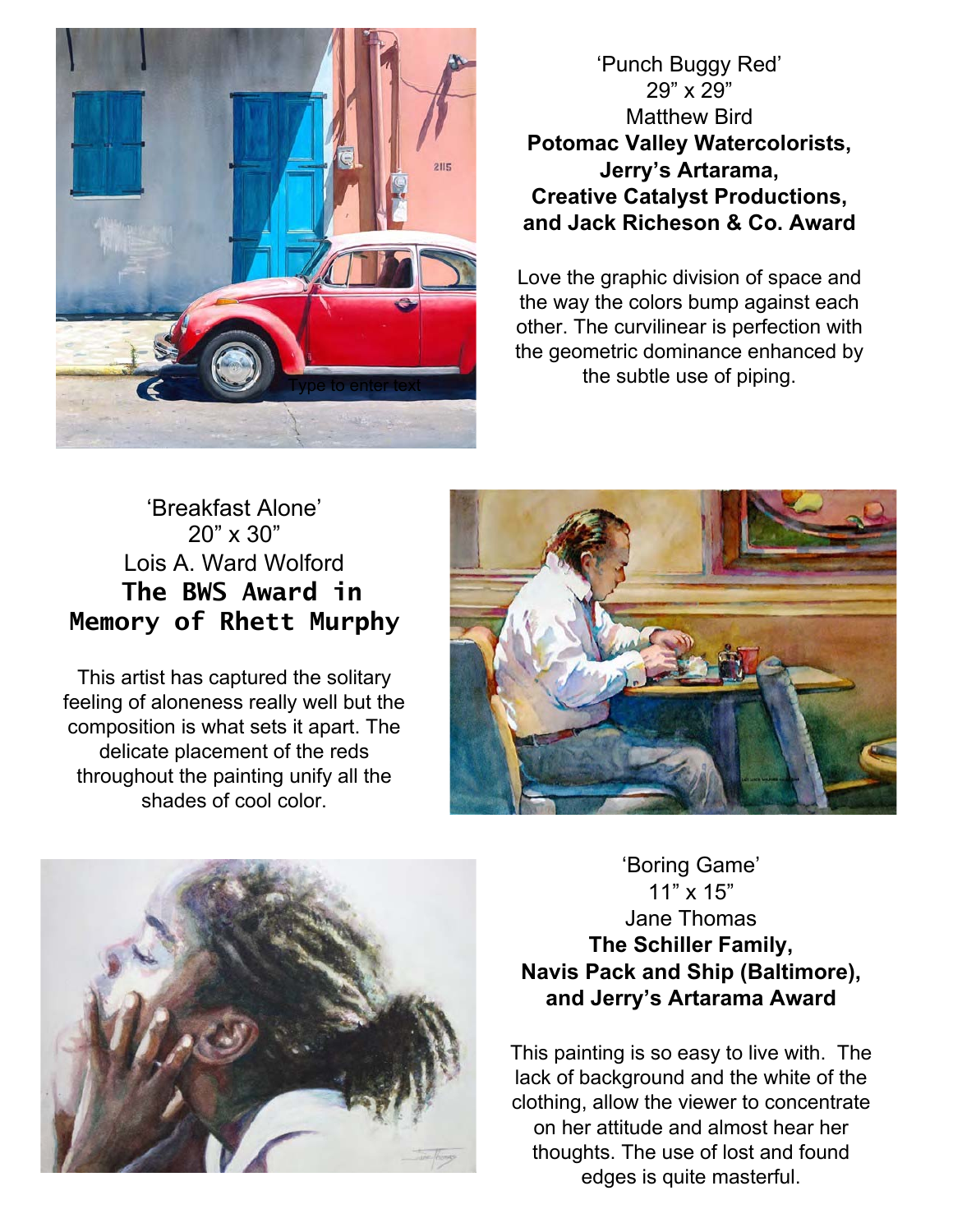# 'Jean in a Yellow Hat' 17" x 20.5" Pam Wenger **Cheap Joe's Art Stuff Award**

This painting is all about the attitude of her hat and her reaction to it. The expression on her face sets it apart from a typical portrait.



### 'Passing Through' 13.75" x 11" Anni Matsick **M. Graham & Co. Award**

The beauty of this painting is in the ethereal quality the artist has captured. The pale colors add to the feeling with the repetition of the blue directing the eye. The interesting division of space and choice of color in the small orange shapes pick up the tones of the face.



## 'Back Street of Copenhagen' 19" x 19" Angela Lacy **Colson Art Printing Award**

This painting has almost a wood cut quality that is enhanced by the patina and texture on the buildings. The clean crisp shapes invite the viewer to wander down the lone street.

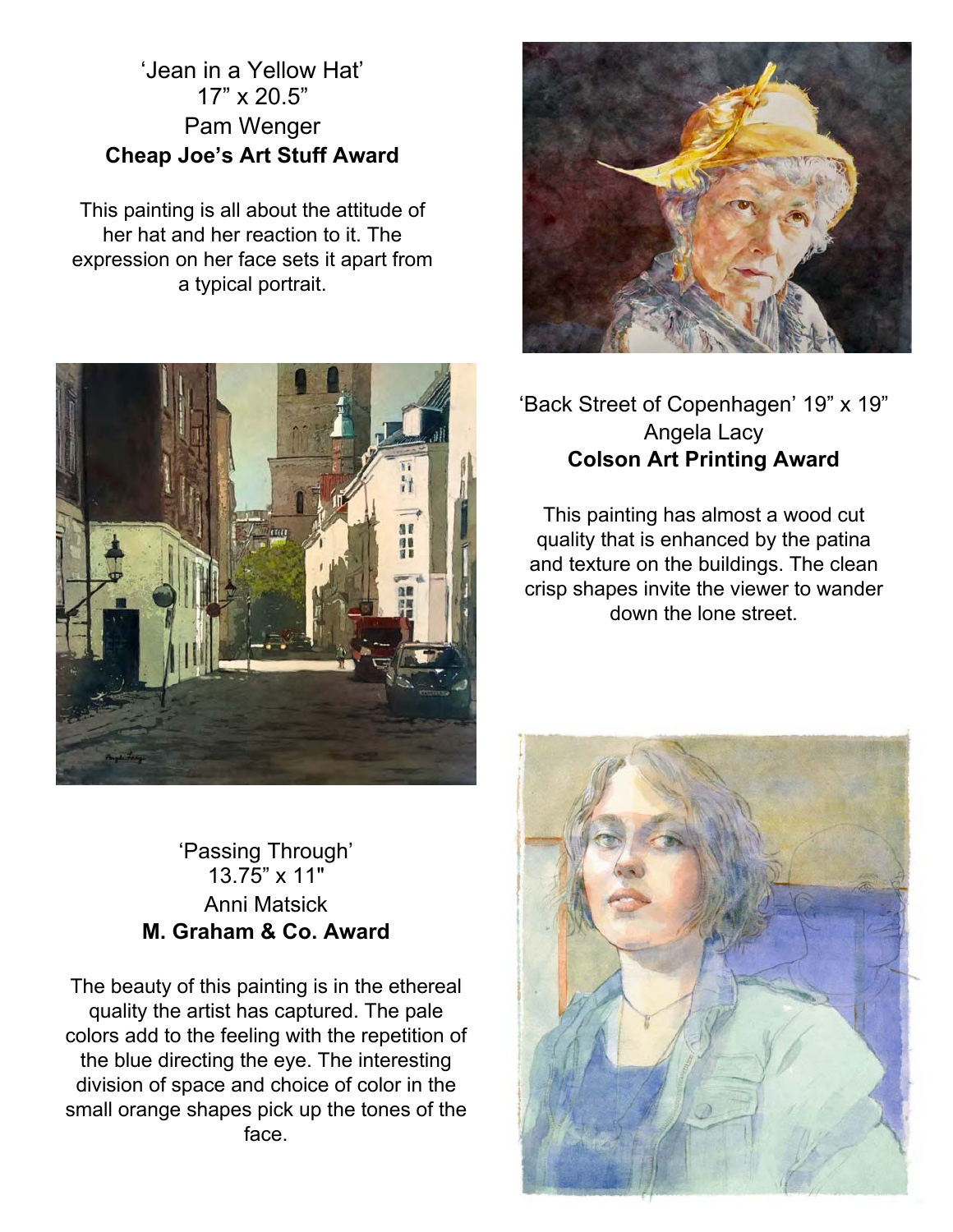

#### 'Configuration' 18" x 23" Mei Shu **Blick Artists Materials Award**

This non-objective painting is intriguing not only for the color placement but the sense of motion. There is a feeling of high energy and movement. The triangle of warm colors anchors the composition.



## 'Water Lilies 2' 20" x 22.5" Anne Cordes **Princeton Artists Brush Co. Award**

What sets this painting apart is the design elements more so than the skill level although it is very well done. The placement of the large blue resting area works well to offset the multiple overlapping shapes.



## 'Koi Study I' 16" x 22" Annette Uroskie **Edward Longley Memorial Award Donated by Sharon Longley**

This koi painting has an Oriental flavor and the feeling of a sumi painting. The strong use of the abstract black undefined shapes added with the feeling of the swirling water makes the shape of the koi believable. The movement in the background increases the sense of movement in the fish.